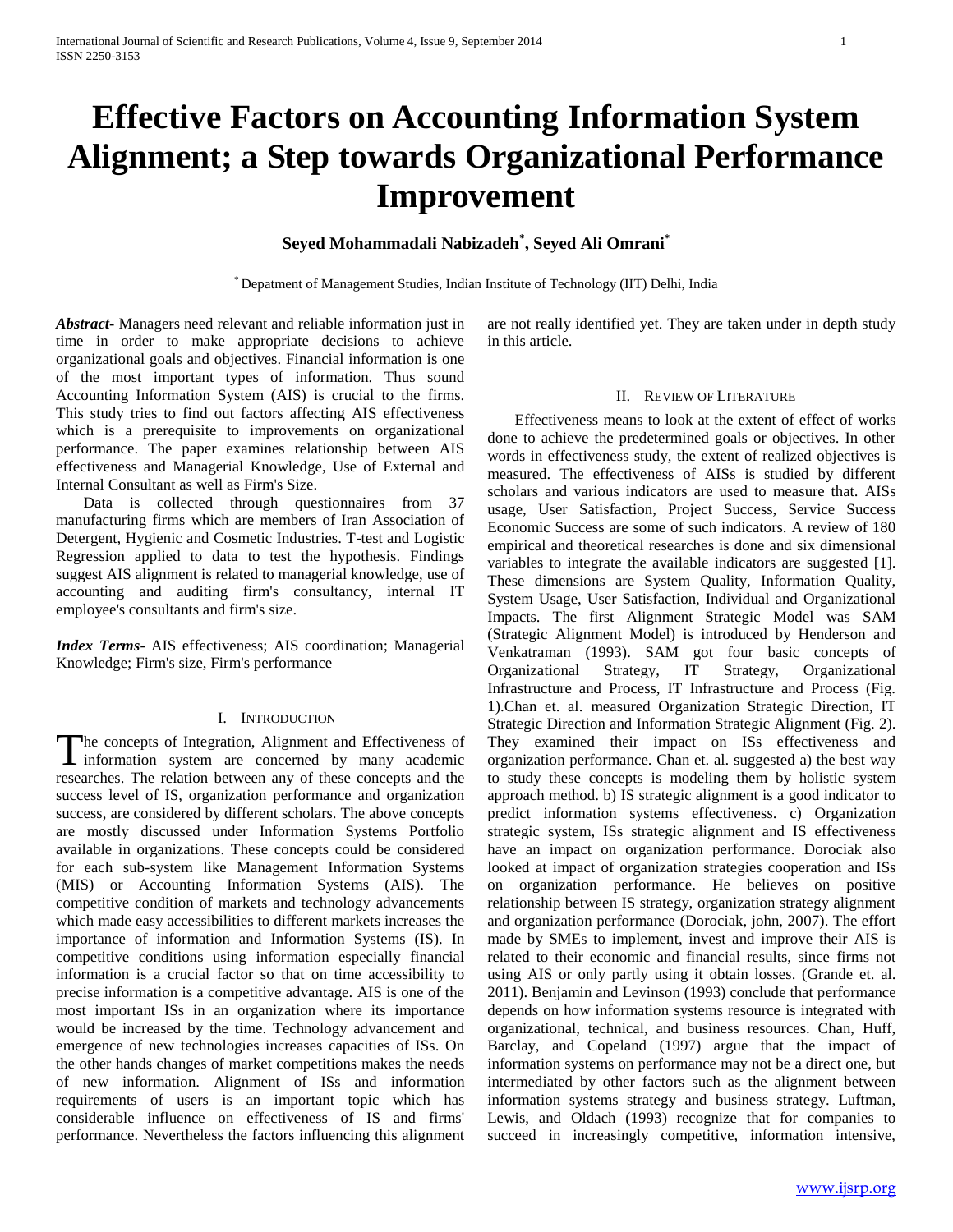dynamic environment, the alignment of business strategy and the information systems strategy is a necessity. Six factors of 1) IT complexity, 2) Knowledge Management, 3) Management Contribution, 4) External Consultancy, 5) Internal Consultancy, 6) Organization Size are examined by Ismail and King. They found IT advances, extent of external and internal consultancy have an impact on IS cooperation. There is a low relation between management contributions and IS cooperation. There is almost similar knowledge management in every organization. There is a reverse relationship between organization sizes and IS cooperation (Ismail and King, 2007).

 IS alignment and IS effectiveness are used in some of researches interchangeably whereas there are specific definition for each of them. IS effectiveness is the extent of accounting IS contribution to achieve organization objectives (Ismail, 2009). AIS alignment means AIS requirement and AIS capacity (Ismail and King, 2007). Researches reveals that IS alignment and its effectiveness has a strong correlation (Chan et. al. 1997) so these two concept could be used interchangeably or the result taken from alignment may be generalized on effectiveness too.

 IT and business strategies alignment and its contribution to firm's improvement are a matter of debate for years among academicians. Various empirical researches in different economies shows firms interest to acquire this alignment but there seems to be few studies on factors affecting this alignment. There is no study done on alignment between AIS capacity and Information Requirement in Iran which might be Due to firm's information accessibility constrains or unavailability of enough literature.

 The paper aims to identify factors affecting AIS alignment with user requirements which would result to firm's improvement.



"Fig. 2": SAM Model (Henderson and Venkatraman, 1993)



#### III. METHODOLOGY

The research looks at four hypotheses:

 H1: Firms' managers with more IT and accounting knowledge, have more AIS alignment

 H2: Firms using external consultants have more AIS alignment.

 H3: Firms employ internal consultants have more AIS alignment.

H4: Larger firms get more AIS alignment.

 The research has four independent and one depended variables. AIS alignment is dependent and Managerial Knowledge, External Consultant, Internal Consultant and Organization Size are four independent variables of the study. There are varieties of methods to assess the AIS alignment. Venkateramen (1989) introduced six approach to assess alignment while there are specific statistical model and theory to each of them (Ismail and King, 2007). Match Approach and Moderation Approach are the most common among them. The research includes SMEs as well so the Moderate Approach is selected. This approach is suggested by literate where SMEs are involved (Cragg and Tagliavini, 2005). In this method cooperation indicate synergy though it means reciprocity action of two factors. AIS cooperation is defined as reciprocity of two factors of AIS Requirements and AIC Capacity. Respondent are asked to rate their firm on any of above variables on nineteen accounting criteria which measures these variables. The criteria are rated on the basis of their importance and accessibilities in their own IS using five point Likert Scale questionnaire. The product of importance and accessibility is a number which indicates AIS cooperation. It is between one to 25 where the increase in this number show more IS alignment. Managerial Knowledge is assessed through; 1) Financial Accounting Techniques, 2) Managerial Accounting Techniques, 3) Data Processing Software Usage, 4) Spread Sheet, 5) Data Bases, 6) Accounting Applications, 7) Email, 8) Internet, 9) Computerized Production Management. The mean of respondent rates on their familiarity on above organizational main operation are considered as their managerial Knowledge. The firms are given one point in case they use any kind of external and one point for internal consultants. Numbers of employees is one of the most common criteria which is used to decides on the size of the firms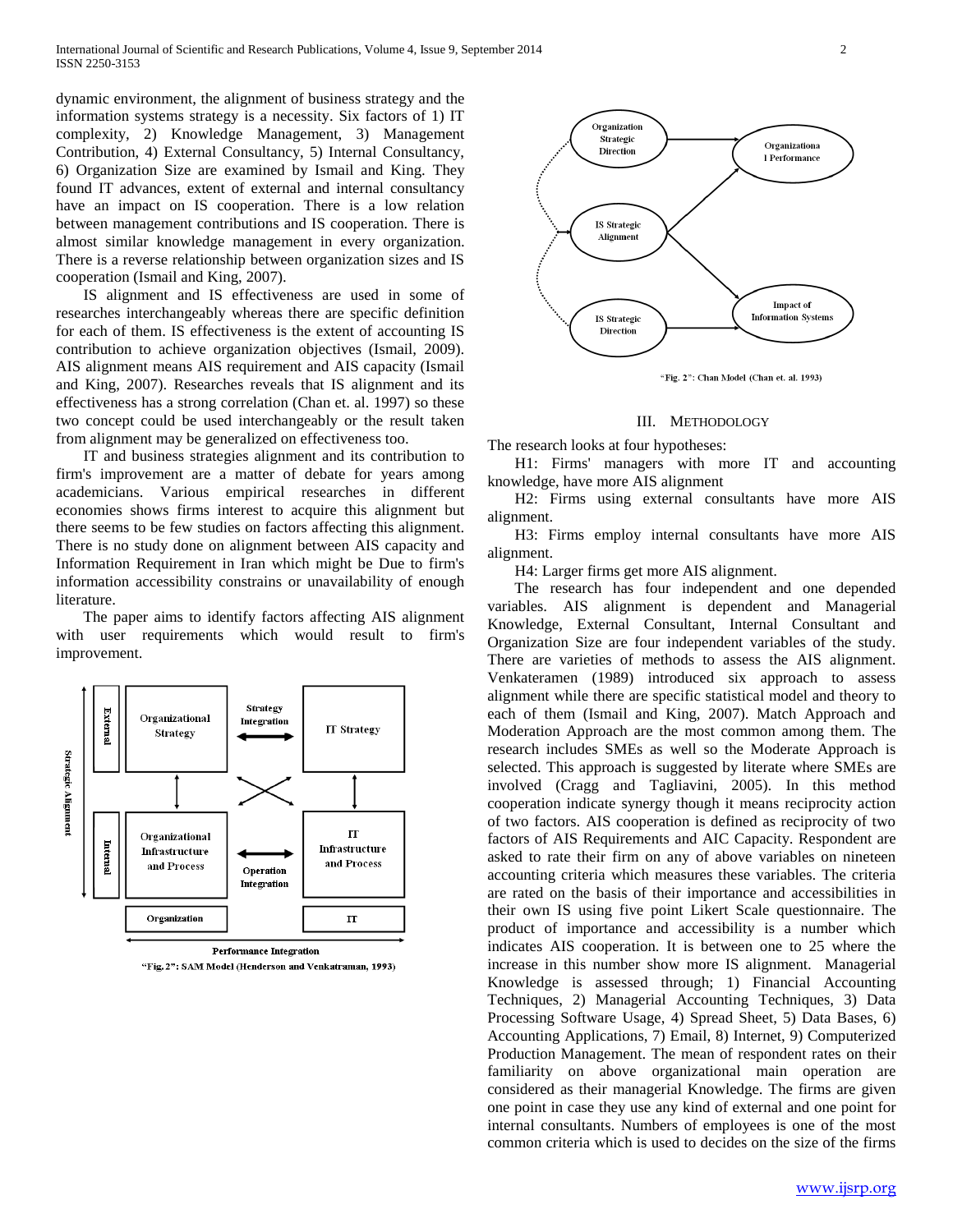(Choe, Jong-Min, 1996). It is also a criterion used by Iran Labor Law and EU to classify large firms from SMEs. The research is done on firms who are member of Iran Association of Detergent, Hygienic and Cosmetic Industries. The total firms are 86 where the authors could analyze 37 questionnaires which are mostly filled by financial managers of the firms on personal meetings in time span of Jan-July 2009. The number of respondents is satisfactory on the basis of kakran formula. The Cronbach Alpha for the research' questioner is 0.83 which shows the high validity of the questionnaire.

# IV. DATA ANALYZING

 The Clustering method is used is used in the research. T-test is applied to each hypothesis and the variables relationship in every hypothesis is examined by Logistic Regression too. Firms are divided to two different groups by clustering analysis.



"Fig. 2": Research Variables

 Ten firms have aligned system (aligned group) and 27 don't have aligned system (unaligned group). Table 1 shows mean of respondents rate on each of the information criterions. Table 2 illustrates managerial knowledge on the basis of nine main operations in firms. Consultant, Suppliers, Government Organizations and Accounting Institutions are considered as organization external consultants. Table 3 elaborates the benefited firms from them and related analysis. Accounting and IS personnel of firms are considered to be organization internal experts. Table 4 states how firms are adopting internal consultancy. Firm's employee numbers are considered as its size indicator (Table 5)

**Table1: Information Criterions Rates**

| <b>Criterion</b>                               | <b>Total</b><br><b>Sampl</b><br>e | <b>Aligned</b><br>Group | <b>Unaligned</b><br>Group |
|------------------------------------------------|-----------------------------------|-------------------------|---------------------------|
| <b>Report Frequency</b>                        | 18.46                             | 22.0                    | 17.15                     |
| <b>Report Quickness</b>                        | 17.46                             | 21.0                    | 16.15                     |
| <b>Temporary Report</b>                        | 16.00                             | 21.5                    | 13.96                     |
| Report<br><b>Summaries</b><br>at<br>Firm Level | 15.97                             | 22.3                    | 13.63                     |

| Automatic<br>Receipt            | 15.84 | 20.2 | 14.22 |  |
|---------------------------------|-------|------|-------|--|
| Precise<br>and                  |       |      |       |  |
| Specific Goal                   | 15.68 | 20.6 | 13.85 |  |
| <b>Sections Reports</b>         | 14.97 | 21.2 | 12.67 |  |
| <b>Future Events</b>            | 14.95 | 21.3 | 12.59 |  |
| Non<br>Production               |       |      |       |  |
| Financial                       | 14.62 | 20.9 | 12.30 |  |
| Information                     |       |      |       |  |
|                                 |       |      |       |  |
| Report                          |       |      |       |  |
| <b>Summaries</b><br><b>at</b>   | 14.11 | 21.3 | 11.44 |  |
| <b>Sections Level</b>           |       |      |       |  |
| Immediate                       | 14.03 | 19.1 | 12.15 |  |
| Reports                         |       |      |       |  |
| <b>Decision Models</b>          | 14.00 | 19.6 | 11.93 |  |
| Organizational                  | 13.49 | 18.6 | 11.59 |  |
| Influences                      |       |      |       |  |
| Various Sections                |       |      |       |  |
| <b>Bodies</b><br>and            | 13.22 | 16.0 | 12.19 |  |
| Integration                     |       |      |       |  |
| Non<br>Market                   |       |      |       |  |
| Financial                       | 12.57 | 17.9 | 10.59 |  |
| Information                     |       |      |       |  |
| Economic<br><b>Non</b>          | 10.89 | 19.2 | 7.81  |  |
| Information                     |       |      |       |  |
| Events Impacts on               | 9.76  | 17.5 | 6.89  |  |
| Future                          |       |      |       |  |
| If then Analysis                | 9.00  | 12.1 | 7.85  |  |
| External Related<br>Information | 8.22  | 12.2 | 6.74  |  |

**Table 2: Managerial Knowledge Results**

| <b>Criterion</b>                         | Total<br><b>Sampl</b><br>e | <b>Aligned</b><br>Group | Unaligned<br>Group |  |
|------------------------------------------|----------------------------|-------------------------|--------------------|--|
| Financial<br>Accounting<br>Techniques    | 4.24                       | 4.5                     | 4.15               |  |
| Managerial<br>Accounting<br>Techniques   | 3.73                       | 4.6                     | 3.41               |  |
| MS Word                                  | 3.41                       | 3.8                     | 3.26               |  |
| MS Excel                                 | 3.65                       | 4.10                    | 3.48               |  |
| <b>MS</b> Access                         | 1.81                       | 1.8                     | 1.81               |  |
| Accenting<br>Applications                | 4.05                       | 4.4                     | 3.93               |  |
| Computerized<br>Production<br>Management | 2.16                       | 2.2                     | 2.15               |  |
| Email                                    | 3.97                       | 4.2                     | 3.89               |  |
| Search in Internet                       | 3,84                       | 4.5                     | 3.59               |  |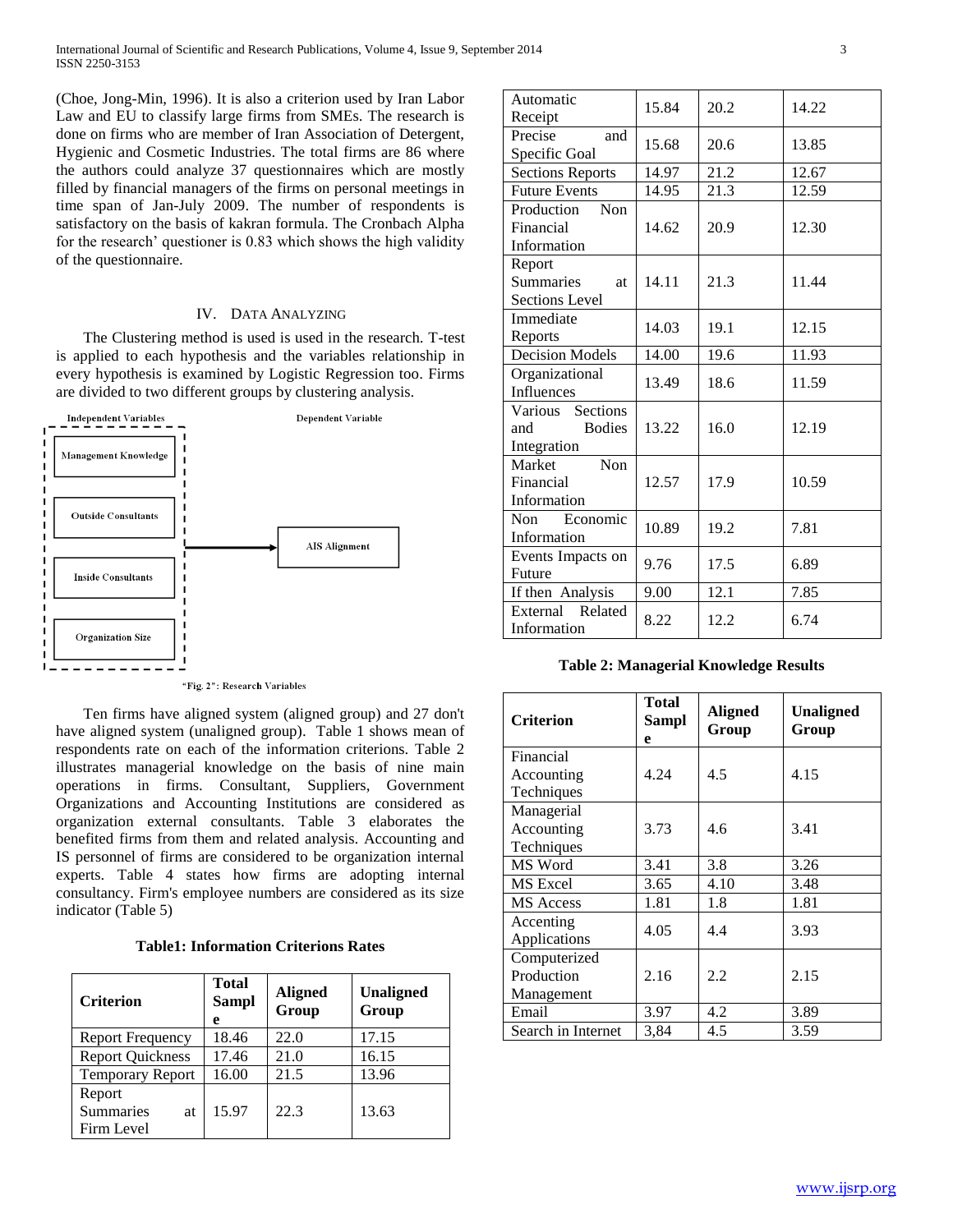| Group     | <b>Consultants</b> |       | <b>Suppliers</b> |         | Government<br>Org. |       | Accounting<br><b>Institutes</b> |       |
|-----------|--------------------|-------|------------------|---------|--------------------|-------|---------------------------------|-------|
|           | No.                | $\mu$ | No.              | $\iota$ | No.                | $\mu$ | No.                             | $\mu$ |
| Aligned   | Q                  | 90%   | 0                | 0%      |                    | $0\%$ | Q                               | 90%   |
| Unaligned | 27                 | 100%  | 6                | 22%     |                    | $0\%$ | 10                              | 37%   |
| Total     | 36                 | 97%   | 6                | .6%     |                    | 0%    | 19                              | 51%   |

**Table 3: The Organization External Consultants Usage**

**Table 4: The Organization Internal Consultants Usage**

| Group     | Accounting<br><b>Personnel</b> |       | <b>IS Personnel</b> |       |  |
|-----------|--------------------------------|-------|---------------------|-------|--|
|           | No.                            | $\mu$ | No.                 | и     |  |
| Aligned   | 10                             | 100%  | q                   | 90%   |  |
| Unaligned | 27                             | 100%  | 6                   | 22%   |  |
| Total     | 37                             | 100%  | 15                  | 40.5% |  |

## **Table 5: Firm's Size**

| Group     | <b>Employee No. Mean</b> |
|-----------|--------------------------|
| Aligned   | 171.5                    |
| Unaligned | 80.96                    |
| Total     | 106.11                   |

## V. FINDINGS

#### *Hypothesis1:*

 T-test reveals at 95% confidential level, managerial knowledge mean got a meaningful difference in aligned and unaligned group where its value is more in the prior group. Though the assumption of same mean for groups is rejected and due to higher value of managerial knowledge in aligned group H1 is not rejected. The logistic regression analysis also shows a meaningful model as well as a positive relationship between system alignment and managerial knowledge at 95% of confidential level. The familiarity extent of managements with computerized production management and data base software (MS Access) are almost same for both group. Therefore they have uncertain impact on system alignment. On the other hand managements' familiarity with accounting techniques in aligned group is much higher than other one.

#### *Hypothesis 2:*

 T-test analysis shows the t value equal to -1.146 and -1.96 for hypothesis rejection area. Therefore the assumption of the same mean for groups is not rejected and H2 is rejected. Few firms from unaligned group and none of aligned group member are benefited from supplier consultancy. Governmental organizations are not consulted by any firm. Accounting institute consultancies are used by aligned group member much more than other group. Chi Square method is used due to their considerable difference. The result shows a positive relation between accounting institute constancies and AIS alignment.

*Hypothesis 3:* 

 T-test results shows at 95% of confidential level, the mean of adopting internal consultants in aligned firms are meaningfully higher than unaligned firms so that the hypothesis is accepted. Logistic regression method also suggests a meaningful model at 95% confidential level with a positive relation between system alignment and internal consultants' usage.

#### *Hypothesis 4:*

 T-test shows a meaningful higher mean for firm size in aligned than unaligned group at 95% confidential level. Therefore the hypothesis is not rejected. Logistic regression also reveals a meaningful model with a positive relation between firm size and system alignment at 95% confidential level.

#### **Table 5: The Summary of Hypothesis Testing Results**

| Hypoth.#1 | $T$ test      | t-value        | Rejection  | Result                           |
|-----------|---------------|----------------|------------|----------------------------------|
|           |               |                | Area       |                                  |
|           |               |                | (H0)       |                                  |
|           |               | $-4.42$        | $-1.96$    | H1 is not rejected               |
|           | 叧             | R2             | <b>RCP</b> | <b>Regression Equation</b>       |
|           |               | 0.21           | 70.30%     | $(\theta_i/1-\theta_i)$ =-<br>In |
|           |               |                |            | $10.33 + 2.51x$                  |
|           | $\Gamma$ test | t-value        | Rejection  | Result                           |
|           |               |                | Area       |                                  |
| Hypoth.#2 |               |                | (H0)       |                                  |
|           |               | $-1.146$       | $-1.96$    | H <sub>2</sub> is not rejected   |
|           | 딨             | R <sub>2</sub> | <b>RCP</b> | <b>Regression Equation</b>       |
|           |               | 0.025          | 73%        | H <sub>2</sub> is rejected       |
|           | T test        | t-value        | Rejection  | Result                           |
|           |               |                | Area       |                                  |
| Hypoth.#3 |               |                | (H0)       |                                  |
|           |               | $-4.591$       | $-1.96$    | H3 is not rejected               |
|           | 叧             | R <sub>2</sub> | <b>RCP</b> | <b>Regression Equation</b>       |
|           |               | 0.331          | 81.10%     | $(\theta_i/1-\theta_i)$ =-<br>In |
|           |               |                |            | $6.495 + 3.45x$                  |
|           | $\Gamma$ test | t-value        | Rejection  | Result                           |
|           |               |                | Area       |                                  |
| Hypoth.#4 |               |                | (H0)       |                                  |
|           |               | $-2.717$       | $-1.96$    | H4 is not rejected               |
|           | 딨             | R <sub>2</sub> | <b>RCP</b> | <b>Regression Equation</b>       |
|           |               |                |            |                                  |
|           |               | 0.211          | 80.6%      | In<br>$(\theta_i/1-\theta_i)$ =- |
|           |               |                |            | $2.744 + 0.015x$                 |